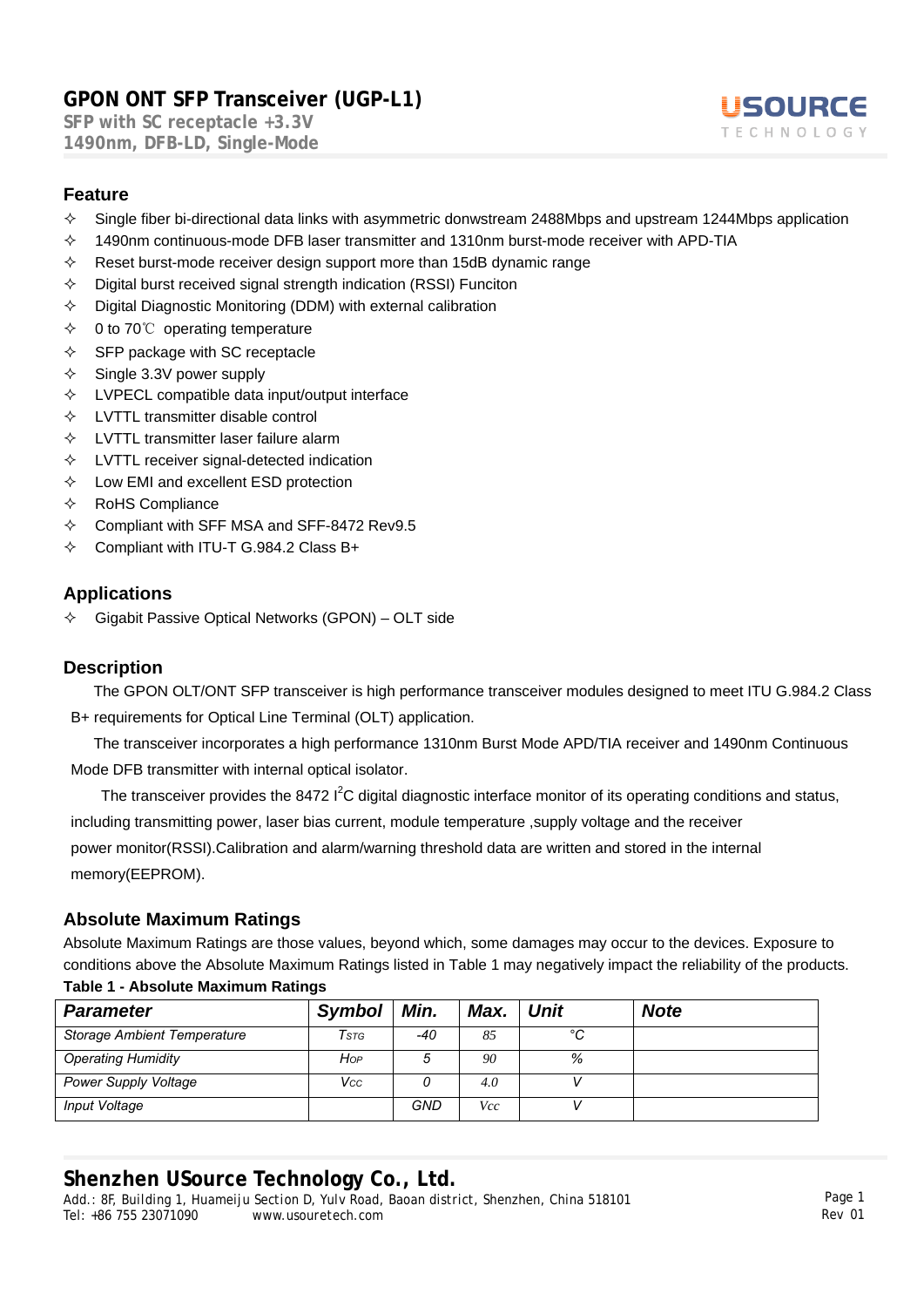**SFP with SC receptacle +3.3V 1490nm, DFB-LD, Single-Mode** 



| Soldering<br>Temperature                                                              |  |  | 400 | $\sim$ |  |  |  |
|---------------------------------------------------------------------------------------|--|--|-----|--------|--|--|--|
| Note<br>10 seconds on<br>ı laads onlv<br>soldering by iron and '<br>t∩r<br>Dniv)<br>. |  |  |     |        |  |  |  |

on and 10 seconds on leads only

#### **Recommended Operating Conditions**

#### **Table 2 - Recommended Operating Conditions**

| <b>Parameter</b>                     | <b>Symbol</b> | Min  | Typ         | Max  | <b>Unit</b> | <b>Note</b> |
|--------------------------------------|---------------|------|-------------|------|-------------|-------------|
| <b>Power Supply Voltage</b>          | Vcc           | 3.13 | 3.3         | 3.47 |             | 3.3V±5%     |
| <b>Operating Ambient Temperature</b> | Topr          |      |             | 70   | °C          |             |
| <b>Module Supply Current</b>         | lcc           |      |             | 500  | mА          |             |
| Data Rate(Upstream/Downstream)       |               |      | 1.244/2.488 |      | Gbit/s      |             |

#### **Optical and Electrical Characteristics**

#### **Table 3 - Transmitter Optical and Electrical Characteristics**

| <b>Parameter</b>                     | <b>Symbol</b>      | Min            | Typ                        | Max           | <b>Unit</b> | <b>Note</b>    |
|--------------------------------------|--------------------|----------------|----------------------------|---------------|-------------|----------------|
| <b>Optical Center Wavelength</b>     | $\lambda c$        | 1480           |                            | 1500          | nm          |                |
| Optical Spectrum Width (-20dB)       | Δλ                 |                |                            | $\mathcal{I}$ | nm          |                |
| Side Mode Suppression Ratio          | <b>SMSR</b>        | 30             |                            |               | dB          |                |
| Average Launch Power (BOL)           | $P$ BOUT           | $+1.5$         |                            | $+5$          | dBm         |                |
| Average Launch Power-OFF Transmitter | <b>PEOFF</b>       |                |                            | $-39$         | dBm         | 1              |
| <b>Extinction Ratio</b>              | <b>ER</b>          | 10             |                            |               | dB          | 2              |
| Rise/Fall Time (20%-80%)             | $T_R/T_F$          |                |                            | 200           | ps          | 3              |
| <b>Transmitter Reflectance</b>       |                    |                |                            | $-10$         | dB          |                |
| <b>Optical Eye Diagram</b>           |                    |                | Compliant With ITU G.984.2 |               |             |                |
| Data Input Differential Swing        | $V_{IN}$           | <i>200</i>     |                            | 1600          | mV          | $\overline{4}$ |
| <b>Input Differential Impedance</b>  | $Z_{IN}$           | 90             | 100                        | 110           | Ω           |                |
| Transmitter Disable Voltage - Low    | V <sub>TDISL</sub> | $\theta$       |                            | 0.8           | V           |                |
| Transmitter Disable Voltage - High   | $V$ <i>TDIS,H</i>  | $\overline{c}$ |                            | <i>Vcc</i>    | V           |                |
| Laser Failure Alarm Voltage - Low    | <b>VLFA.L</b>      | $\theta$       |                            | 0.8           | V           |                |
| Laser Failure Alarm Voltage - High   | <b>VLFA.H</b>      | 2.4            |                            | Vcc           | V           |                |

Note 1: Launched into 9/125um Single Mode Fiber.

Note 2: Measured with PRBS  $2^{23}$ -1 test pattern @2.488 Gbit/s.

Note 3: Measured with the Bessel-Thompson filter OFF.

Note 4: Compatible with LVPECL input, AC coupled internally.

#### **Table 4 - Receiver Optical and Electrical Characteristics**

| <b>Parameter</b>            | <b>Symbol</b>    | Min  | Тур  | Max   | Unit | <b>Note</b> |
|-----------------------------|------------------|------|------|-------|------|-------------|
| <b>Operating Wavelength</b> |                  | 1270 | 1310 | 1350  | nm   |             |
| Sensitivity                 | P <sub>SEN</sub> |      |      | $-28$ | dBm  |             |
| Saturation                  | Pov              | -0   |      |       | dBm  |             |

## **Shenzhen USource Technology Co., Ltd.**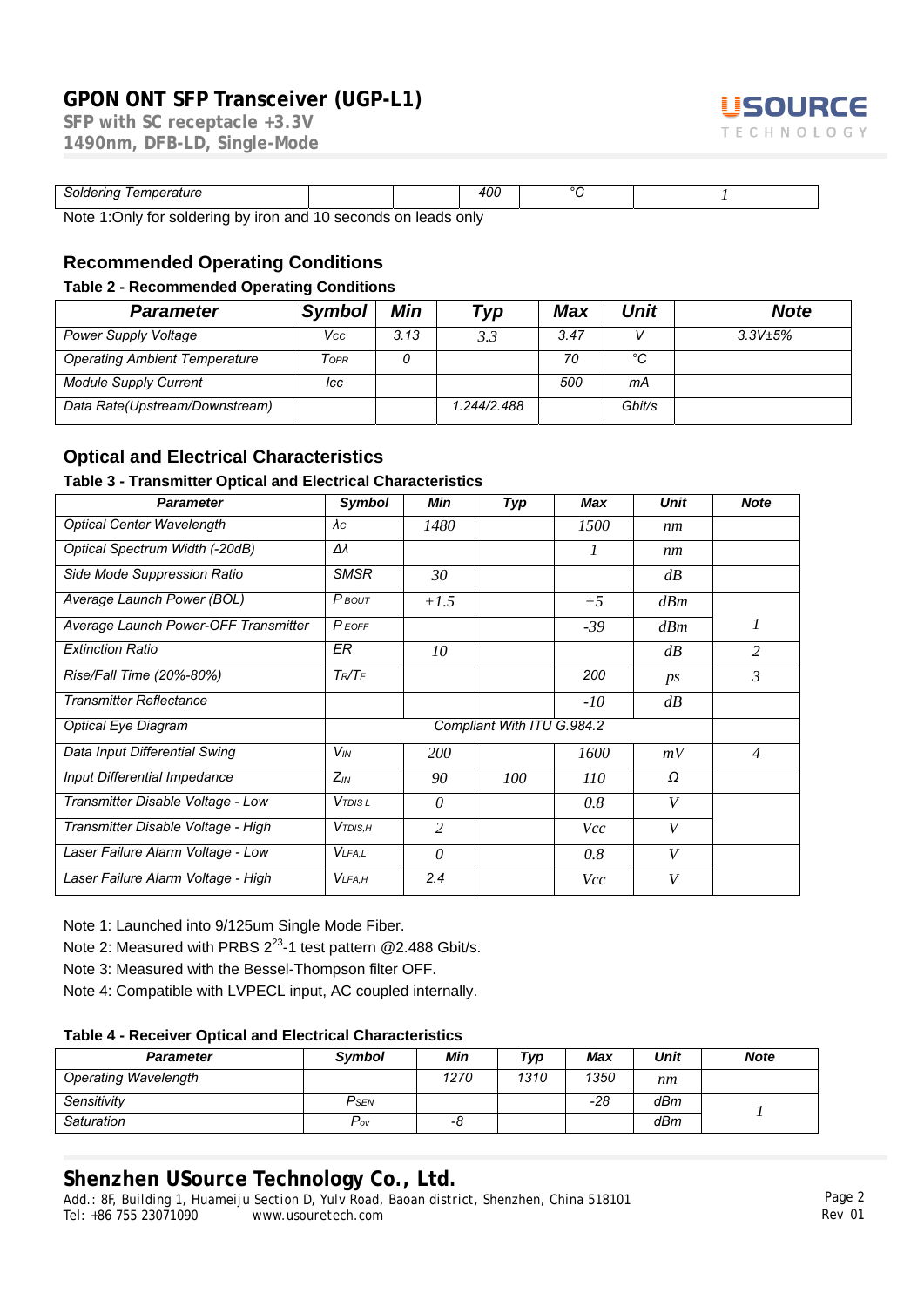

| <b>Dynamic Range</b>             |                    | 15    |            |      | 2 |
|----------------------------------|--------------------|-------|------------|------|---|
| Receiver Threshold Settling Time | T <sub>SET</sub>   |       | 32         | bits |   |
| Reset width                      | $T_{RESET}$        | 16    |            | bits |   |
| <b>LOS Assert Level</b>          | Plosa              |       | -30        | dBm  |   |
| <b>LOS Deassert Level</b>        | PLOSD              | $-45$ |            | dBm  |   |
| <b>LOS Hysteresis</b>            | PLOSA-PLOSD        | 0.5   | 5          | dB   |   |
| <b>LOS Assert Time</b>           | TASS               |       | 50         | ns   |   |
| <b>LOS Deassert Time</b>         | TDAS               |       | 50         | ns   |   |
| <b>Receiver Reflectance</b>      |                    |       | $-12$      | dB   |   |
| Data Output Differential Swing   | VOUT               | 400   | 1000       | mV   | 3 |
| LOS Voltage - Low                | V <sub>SD, L</sub> | 0     | 0.8        | V    |   |
| LOS Voltage - High               | V <sub>SD, H</sub> | 2.4   | <b>VCC</b> | V    |   |

Note 1: Measured with a PRBS  $2^{23-1}$  test pattern @1.244Gbit/s and ER=10dB, BER =10<sup>-12.</sup>

Note 2: See Figure 1.

Note 3: LVPECL output, DC coupled internally, guaranteed in the full range of input optical power (-8dBm to -28dBm) (See Recommended Interface Circuit)



**Figure 1 : Burst Mode Receiver Dynamic Range in GPON System**

#### **Table 5- Receiver Timing Characteristics**

| <b>PARAMETER</b>                             | <b>SYMBOL</b>    | <b>MIN</b> | <b>TYP</b> | <b>MAX</b>               | <b>UNITS</b> |
|----------------------------------------------|------------------|------------|------------|--------------------------|--------------|
| Reset pulse width                            | $I_{Res}$        | 16         |            | $\overline{\phantom{0}}$ | bits         |
| <b>Burst Mode receiver</b><br>settling time  | $I_{\rm settle}$ |            |            | 32                       | bits         |
| <b>Burst Packet Detect</b><br>assert time    | tass             |            |            | 50                       | ns           |
| <b>Burst Packet Detect</b><br>de-assert time | tdas             |            |            | 50                       | ns           |

## **Shenzhen USource Technology Co., Ltd.**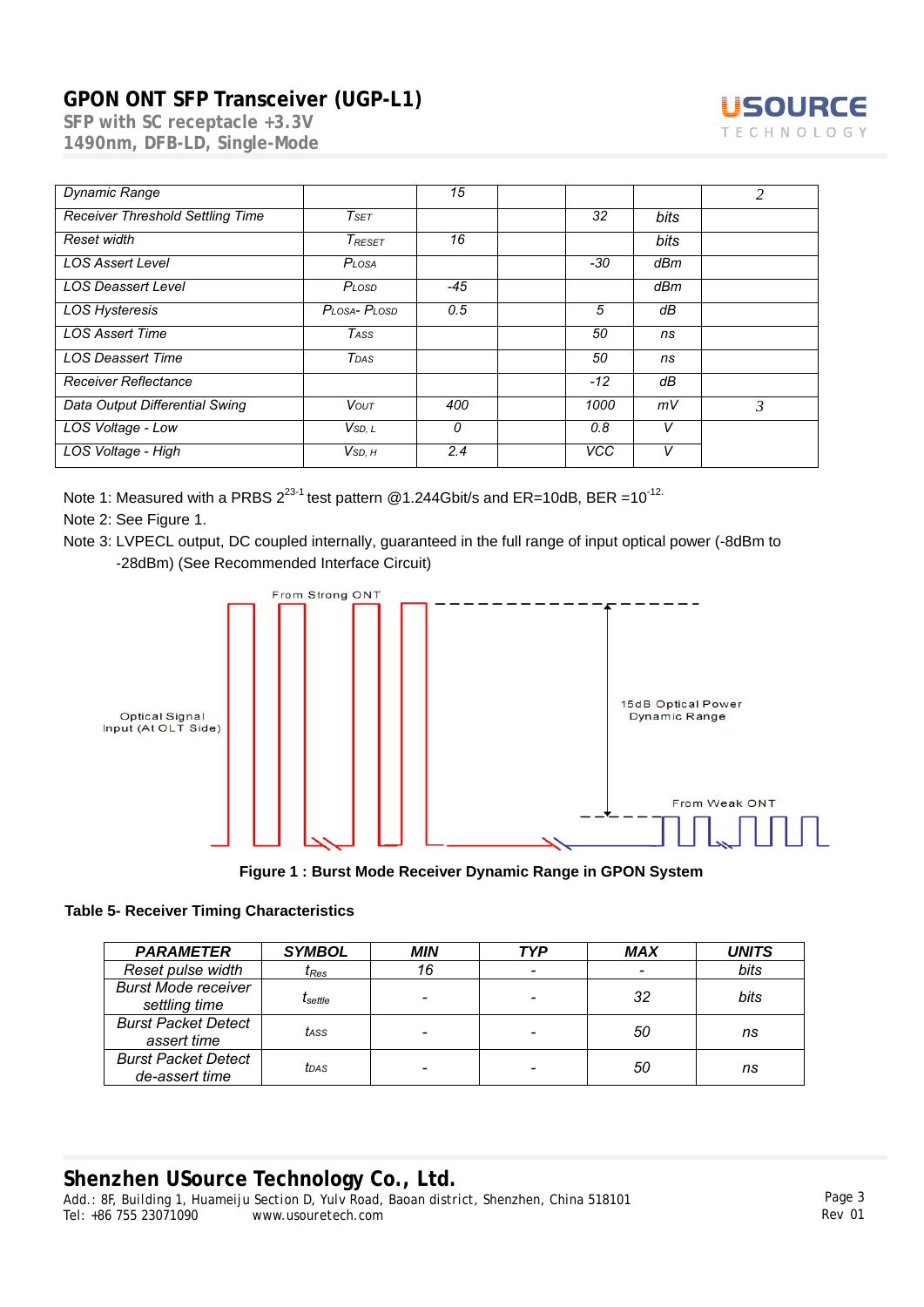

**SFP with SC receptacle +3.3V 1490nm, DFB-LD, Single-Mode** 



#### **Figure 2 : Burst Mode Receiver Timing Diagram**

#### **Table 6-Timing Characteristics for Digital RSSI**

| PARAMETER                                  | <b>SYMBOL</b>  | <b>MIN</b> | <b>TYP</b>               | <b>MAX</b> | <b>UNITS</b> |
|--------------------------------------------|----------------|------------|--------------------------|------------|--------------|
| Trigger delay                              |                | 25         | -                        |            | ns           |
| Trigger width                              | $\mathbf{L}_w$ | 350        | $\overline{\phantom{a}}$ |            | ns           |
| Sample time                                |                | 350        | $\overline{\phantom{a}}$ |            | ns           |
| I2C read time                              | $T_{I2C}$      | 500        | $\overline{\phantom{a}}$ |            | us           |
| Reciever Power<br><b>DDM</b> (RSSI) Errorh | <b>RXDDM</b>   |            |                          | $+/-3$     | dB           |



 **Figure 3 : RSSI Timing Diagram** 

I2C RSSI Data Inva

### **Shenzhen USource Technology Co., Ltd.**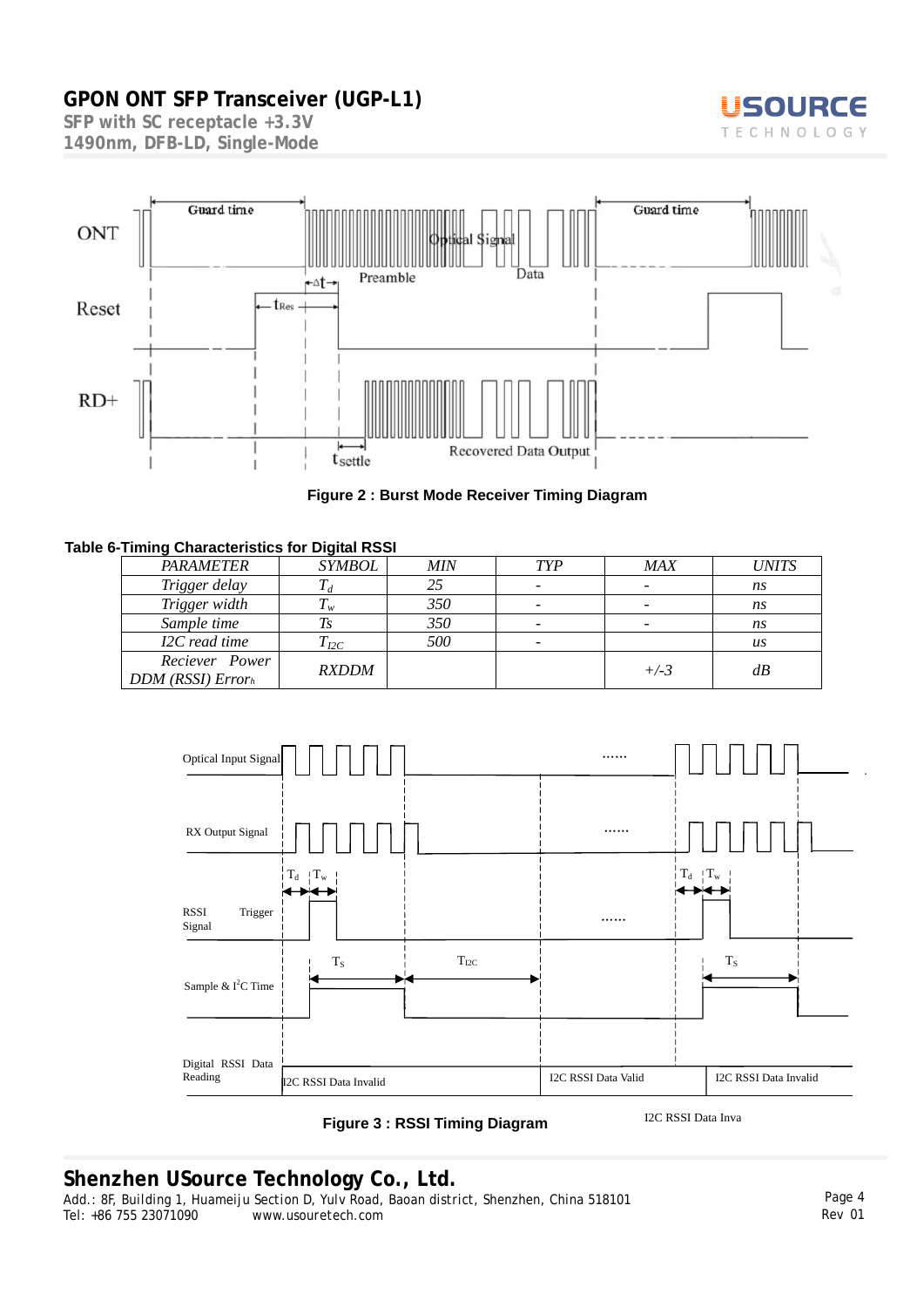**SFP with SC receptacle +3.3V 1490nm, DFB-LD, Single-Mode** 





**Figure 4 : Shows the recommended interface scheme** 

### **Pin Definitions**

Table 7 show the GPON SFP pin information of electrical interface and mounting studs.



**Figure 5 : SFP Outline** 

## **Shenzhen USource Technology Co., Ltd.**



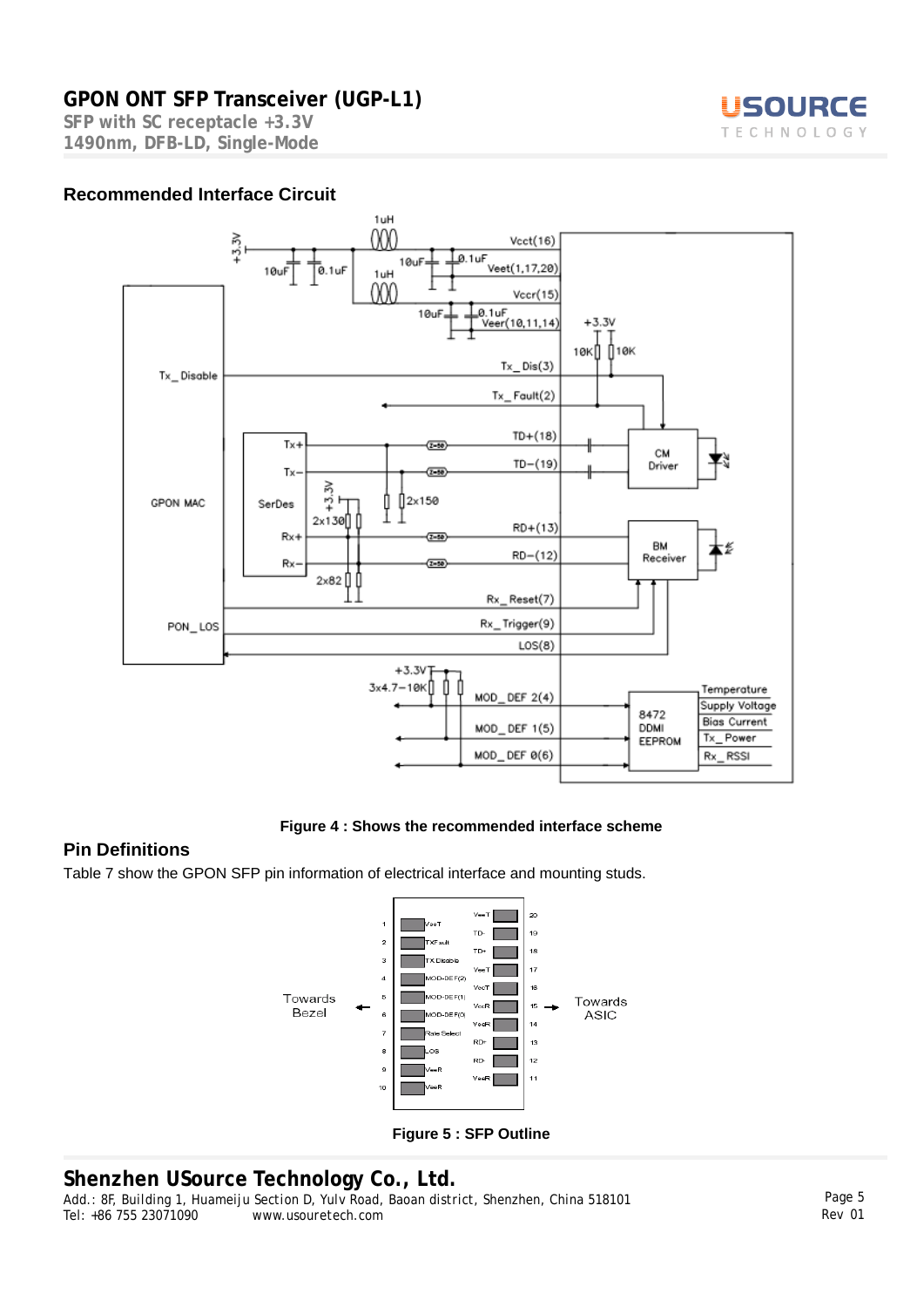**SFP with SC receptacle +3.3V 1490nm, DFB-LD, Single-Mode** 



| Pin#           | <b>Name</b>     | <b>Function</b>                     | <b>Notes</b>                                       |
|----------------|-----------------|-------------------------------------|----------------------------------------------------|
|                | VeeT            | <b>Transmitter Ground</b>           | $\blacksquare$                                     |
| $\overline{2}$ | TX Fault        | <b>Transmitter Fault Indication</b> | High:abnormal<br>Low:normal                        |
| 3              | TX_DIS          | <b>Transmitter Disable</b>          | High:Transmitter disable<br>Low:Transmitter enable |
| 4              | MOD-DEF2        | <b>Module Definition 2</b>          | Note 1, 2 wire serial ID interface                 |
| 5              | MOD-DEF1        | Module Definition 1                 | Note 1, 2 wire serial ID interface                 |
| 6              | MOD-DEF0        | Module Definition 0                 | Note 1, Grounded in Module                         |
| 7              | <b>RESET</b>    | <b>Receiver Reset</b>               | High:Reset Low:Normal Operation                    |
| 8              | <b>SD</b>       | <b>Signal Detect</b>                | High: Normal Operation<br>Low: Loss of Singal      |
| 9              | <b>RSSI TRI</b> | RSSI Trigger Input                  | High:Enable RSSI A/D conversion                    |
| 10             | VeeR            | <b>Receiver Ground</b>              |                                                    |
| 11             | VeeR            | <b>Receiver Ground</b>              |                                                    |
| 12             | RD-             | Inv. Received Data Out              | Note 2                                             |
| 13             | $RD+$           | <b>Received Data Out</b>            | Note 2                                             |
| 14             | VeeR            | <b>Receiver Ground</b>              |                                                    |
| 15             | <b>VccR</b>     | <b>Receiver Power</b>               |                                                    |
| 16             | VccT            | <b>Transmitter Power</b>            |                                                    |
| 17             | VeeT            | <b>Transmitter Ground</b>           |                                                    |
| 18             | TD+             | Transmit Data In                    | Note 3                                             |
| 19             | TD-             | Inv. Transmit Data In               | Note 3                                             |
| 20             | VeeT            | Transmitter Ground                  |                                                    |

#### **Table 7- Pin Function Definitions (GPON OLT SFP)**

#### Notes:

- 1. Mod-Def 0,1,2. These are the module definition pins. They should be pulled up with a 4.7K 10KΩ resistor on the host board. The pull-up voltage shall be VccT or VccR. Mod-Def 0 is grounded by the module to indicate that the module is present Mod-Def 1 is the clock line of two wire serial interface for serial ID Mod-Def 2 is the data line of two wire serial interface for serial ID
- 2. RD-/+: These are the differential receiver outputs. They are DC coupled 100Ω differential lines which should be terminated with 100 Ω (differential) at the user SERDES.
- 3. TD-/+: These are the differential transmitter inputs. They are AC-coupled, differential lines with 100Ω differential termination inside the module. The AC coupling is done inside the module and is thus not required on the host board.

### **Serial ID Memory Contents(A0H):**

| Data<br><b>Address</b> | Length<br>(Byte) | <b>Name of</b><br>Length | <b>Description and Contents</b>                      |
|------------------------|------------------|--------------------------|------------------------------------------------------|
| <b>Base ID Fields</b>  |                  |                          |                                                      |
| $\theta$               |                  | Identifier               | Type of Serial transceiver (03h=SFP)                 |
|                        |                  | Reserved                 | Extended identifier of type serial transceiver (04h) |
| 2                      |                  | Connector                | Code of optical connector type $(01h=SC)$            |
| $3-10$                 |                  | Transceiver              | Not Defined(0000)                                    |
| 11                     |                  | Encoding                 | NRZ(03h)                                             |
| 12                     |                  | BR, Nominal              | 2.488Gbps(19h)                                       |

## **Shenzhen USource Technology Co., Ltd.**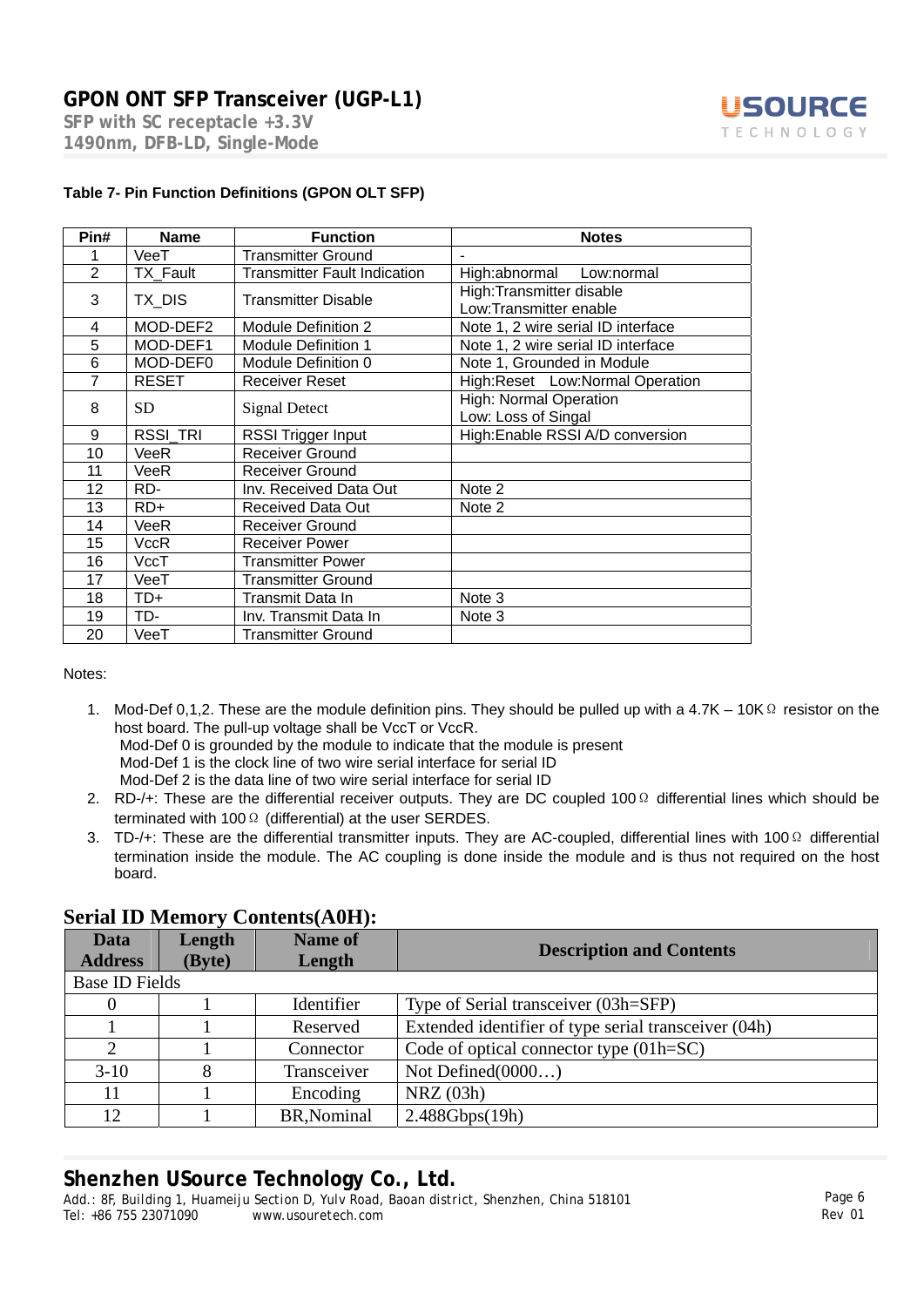**SFP with SC receptacle +3.3V 1490nm, DFB-LD, Single-Mode** 



| $13 - 14$                 | $\overline{2}$            | Reserved              | (0000h)                                                     |
|---------------------------|---------------------------|-----------------------|-------------------------------------------------------------|
| 15                        |                           | Length(9um)           | Link length supported for 9/125um fiber, units of 100m      |
| 16                        |                           | Length(50um)          | Link length supported for 50/125um fiber, units of 10m      |
| 17                        |                           | Length $(62.5$ um $)$ | Link length supported for $62.5/125$ um fiber, units of 10m |
| 18                        |                           | Length(Copper)        | Link length supported for copper, units of meters           |
| 19                        |                           | Reserved              |                                                             |
| $20 - 35$                 | 16                        | Vendor Name           | SFP vendor name: Hi-Optel                                   |
| 36                        |                           | Reserved              |                                                             |
| 37-39                     | 3                         | Vendor OUI            | SFP transceiver vendor OUI ID                               |
| $40 - 55$                 | 16                        | Vendor PN             | Part Number: "HOLT-xxxxxx" (ASCII)                          |
| 56-59                     | 4                         | Vendor rev            | Revision level for part number                              |
| $60 - 62$                 | 3                         | Reserved              |                                                             |
| 63                        |                           | <b>CCID</b>           | Least significant byte of sum of data in address 0-62       |
| <b>Extended ID Fields</b> |                           |                       |                                                             |
| 64-65                     | 2                         | Option                | Indicates which optical SFP signals are implemented         |
|                           |                           |                       | (001Ah = LOS, TX_FAULT, TX_DISABLE all supported)           |
| 66                        | 1                         | BR, max               | Upper bit rate margin, units of %                           |
| 67                        | 1                         | BR, min               | Lower bit rate margin, units of %                           |
| 68-83                     | 16                        | Vendor SN             | Serial number (ASCII)                                       |
| 84-91                     | 8                         | Date code             | Hi-Optel's Manufacturing date code                          |
| 92-94                     | 3                         | Reserved              |                                                             |
| 95                        |                           | <b>CCEX</b>           | Check code for the extended ID Fields (addresses 64 to 94)  |
|                           | Vendor Specific ID Fields |                       |                                                             |
| 96-127                    | 32                        | Readable              | Hi-Optel specific date, read only                           |

## **Serial ID Memory Contents: (A2H)**

| <b>Address</b> | #<br><b>Bytes</b> | <b>Name</b>                | <b>Description</b> |
|----------------|-------------------|----------------------------|--------------------|
| $00 - 01$      | 2                 | Temp High Alarm            | MSB at low address |
| $02-03$        | $\overline{2}$    | Temp Low Alarm             | MSB at low address |
| $04 - 05$      | $\overline{2}$    | Temp High Warning          | MSB at low address |
| 06-07          | $\overline{2}$    | Temp Low Warning           | MSB at low address |
| 08-09          | $\overline{2}$    | Voltage High Alarm         | MSB at low address |
| $10 - 11$      | 2                 | <b>Voltage Low Alarm</b>   | MSB at low address |
| $12 - 13$      | $\overline{2}$    | Voltage High Warning       | MSB at low address |
| $14 - 15$      | $\overline{2}$    | <b>Voltage Low Warning</b> | MSB at low address |
| $16-17$        | $\overline{2}$    | <b>Bias High Alarm</b>     | MSB at low address |
| 18-19          | 2                 | <b>Bias Low Alarm</b>      | MSB at low address |
| $20 - 21$      | $\overline{2}$    | <b>Bias High Warning</b>   | MSB at low address |
| $22 - 23$      | $\overline{2}$    | <b>Bias Low Warning</b>    | MSB at low address |
| $24 - 25$      | $\overline{2}$    | TX Power High Alarm        | MSB at low address |
| $26 - 27$      | $\overline{2}$    | TX Power Low Alarm         | MSB at low address |
| 28-29          | $\overline{2}$    | TX Power High Warning      | MSB at low address |
| $30 - 31$      | $\overline{2}$    | TX Power Low Warning       | MSB at low address |

## **Shenzhen USource Technology Co., Ltd.**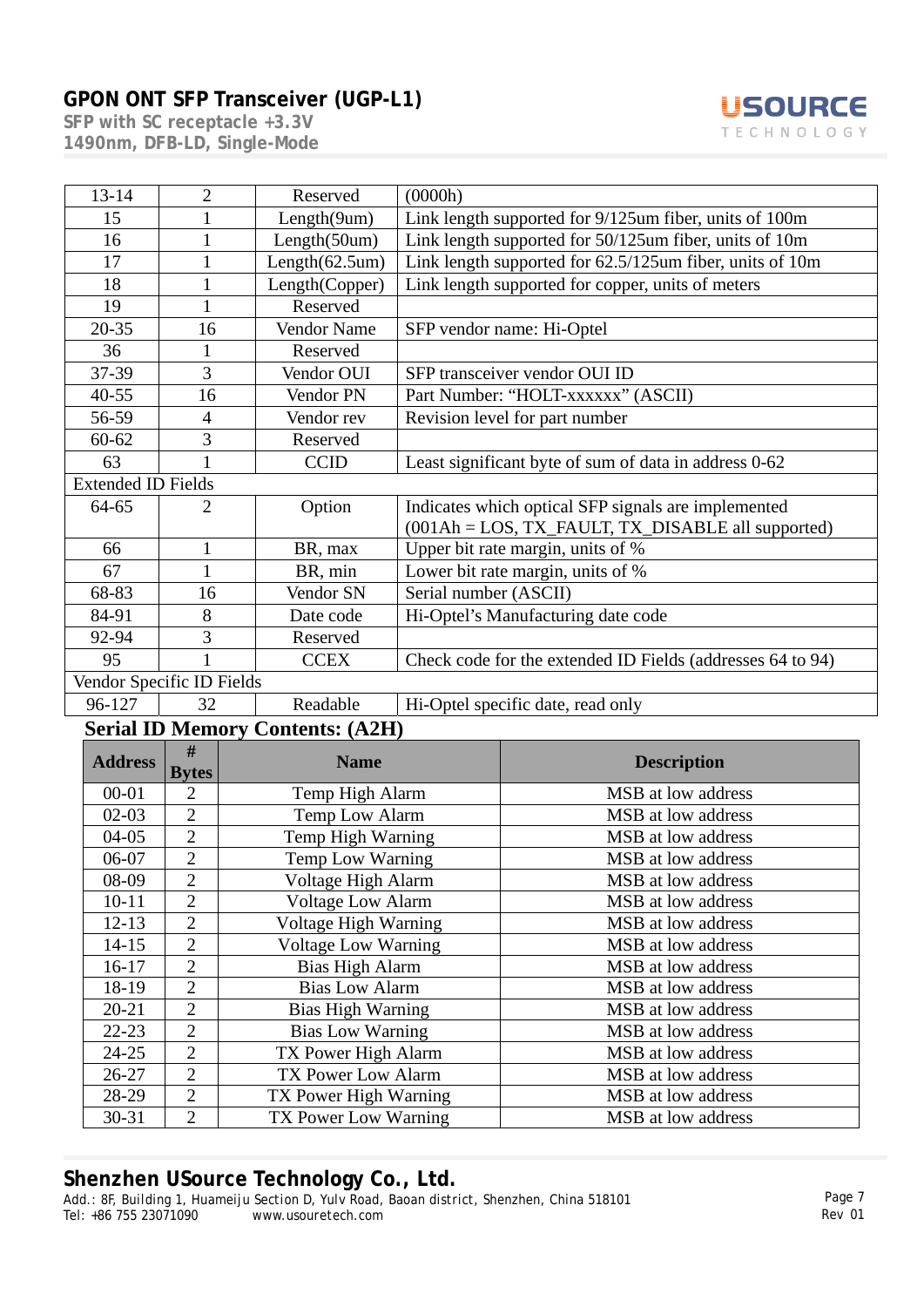



| $32 - 33$ |    | RX Power High Alarm          | MSB at low address                       |
|-----------|----|------------------------------|------------------------------------------|
| $34 - 35$ |    | RX Power Low Alarm           | MSB at low address                       |
| 36-37     |    | <b>RX</b> Power High Warning | MSB at low address                       |
| 38-39     |    | <b>RX</b> Power Low Warning  | MSB at low address                       |
| $40 - 55$ | 16 | Reserved                     | Reserved for future monitored quantities |

| <b>Address</b> | $#$ Bytes      | <b>Name</b>    | <b>Description</b>                                                                                                                                  |
|----------------|----------------|----------------|-----------------------------------------------------------------------------------------------------------------------------------------------------|
| 56-59          | $\overline{4}$ | $Rx_PWR(4)$    | Single precision floating point calibration data - Rx optical power.<br>Bit 7 of byte 56 is MSB. Bit 0 of byte 59 is LSB.                           |
| 60-63          | $\overline{4}$ | $Rx_PWR(3)$    | Single precision floating point calibration data - Rx optical power.<br>Bit 7 of byte 60 is MSB. Bit 0 of byte 63 is LSB.                           |
| 64-67          | $\overline{4}$ | $Rx_PWR(2)$    | Single precision floating point calibration data - Rx optical power.<br>Bit 7 of byte 64 is MSB, bit 0 of byte 67 is LSB.                           |
| 68-71          | $\overline{4}$ | $Rx_PWR(1)$    | Single precision floating point calibration data - Rx optical power.<br>Bit 7 of byte 68 is MSB, bit 0 of byte 71 is LSB.                           |
| 72-75          | $\overline{4}$ | $Rx_PWR(0)$    | Single precision floating point calibration data - Rx optical power.<br>Bit 7 of byte 72 is MSB, bit 0 of byte 75 is LSB.                           |
| 76-77          | $\overline{2}$ | Tx_I(Slope)    | Fixed decimal (unsigned) calibration data, laser bias current.<br>Bit 7 of byte 76 is MSB, bit 0 of byte 77 is LSB.                                 |
| 78-79          | $\overline{2}$ | $Tx_I(Offset)$ | Fixed decimal (signed two's complement) calibration data,<br>laser bias current.<br>Bit 7 of byte 78 is MSB, bit 0 of byte 79 is LSB                |
| 80-81          | $\overline{2}$ | Tx_PWR(Slope)  | Fixed decimal (unsigned) calibration data,<br>transmittercoupled output power.<br>Bit 7 of byte 80 is MSB, bit 0 of byte81 is LSB.                  |
| 82-83          | $\overline{2}$ | Tx_PWR(Offset) | Fixed decimal (signed two's complement) calibration data,<br>transmitter coupled output power.<br>Bit 7 of byte 82 is MSB, bit 0 of byte 83 is LSB. |
| 84-85          | $\overline{2}$ | T(Slope)       | Fixed decimal (unsigned) calibration data,<br>internal module temperature.<br>Bit 7 of byte 84 is MSB, bit 0 of byte 85 is LSB.                     |
| 86-87          | $\overline{2}$ | T(Offset)      | Fixed decimal (signed two's complement) calibration data,<br>internal module temperature.<br>Bit 7 of byte 86 is MSB, bit 0 of byte 87 is LSB.      |
| 88-89          | $\overline{2}$ | V(Slope)       | Fixed decimal (unsigned) calibration data,<br>internal module supply voltage.<br>Bit 7 of byte 88 is MSB, bit 0 of byte 89 is LSB.                  |
| 90-91          | $\overline{2}$ | V(Offset)      | Fixed decimal (signed two's complement) calibration data,<br>internal module supply voltage.<br>Bit 7 of byte 90 is MSB. Bit 0 of byte 91 is LSB.   |
| 92-95          | $\overline{4}$ | Reserved       | Reserved                                                                                                                                            |
| <b>Byte</b>    | <b>Bit</b>     | <b>Name</b>    | <b>Description</b>                                                                                                                                  |

## **Shenzhen USource Technology Co., Ltd.**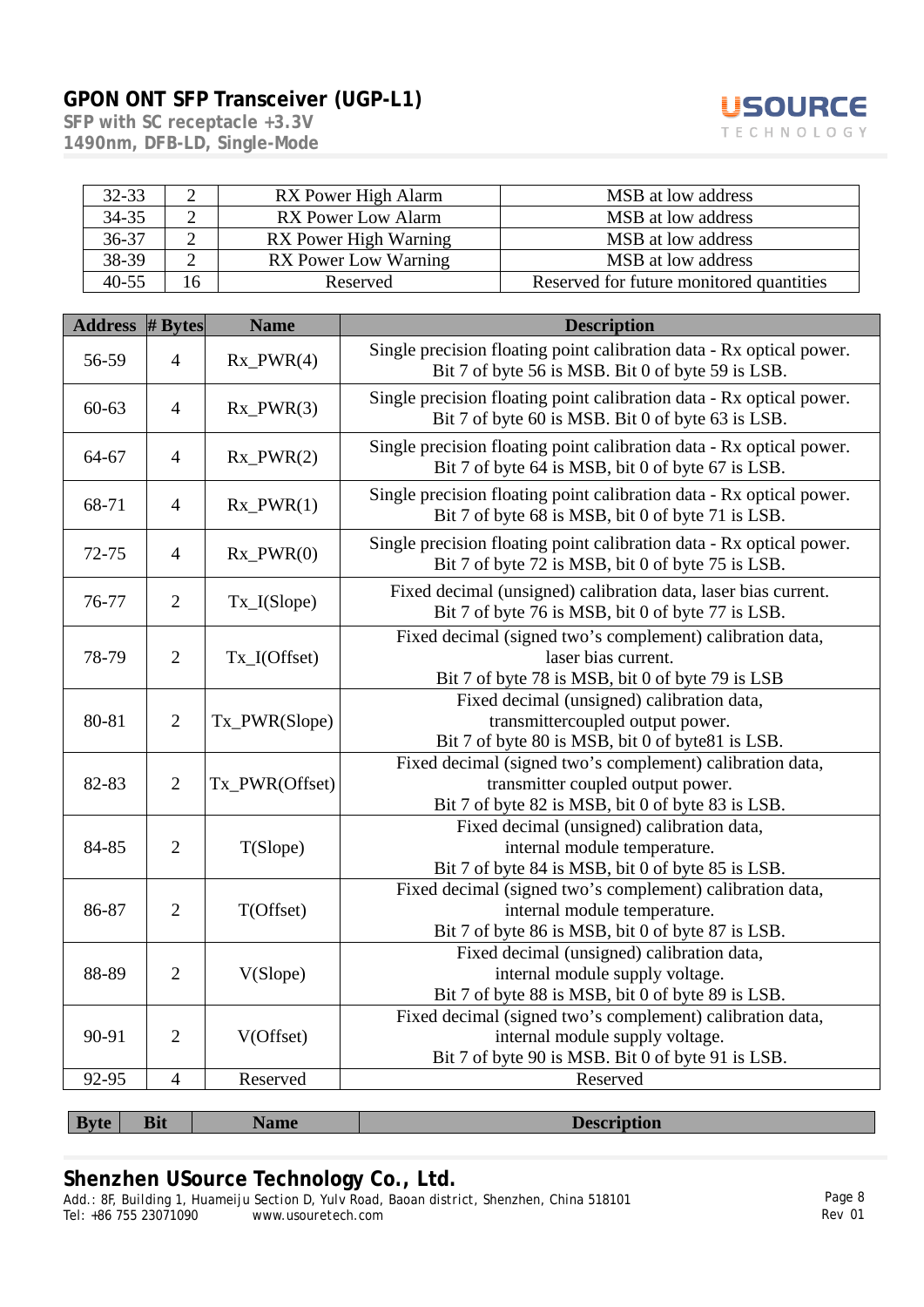**SFP with SC receptacle +3.3V 1490nm, DFB-LD, Single-Mode** 



|     | Converted analog values. Calibrated 16 bit data |                                     |                                                                         |  |  |  |
|-----|-------------------------------------------------|-------------------------------------|-------------------------------------------------------------------------|--|--|--|
| 96  | All                                             | <b>Temperature MSB</b>              | Internally measured module temperature.                                 |  |  |  |
| 97  | All                                             | <b>Temperature LSB</b>              |                                                                         |  |  |  |
| 98  | All                                             | Vcc MSB                             | Internally measured supply voltage in transceiver.                      |  |  |  |
| 99  | All                                             | Vcc LSB                             |                                                                         |  |  |  |
| 100 | All                                             | <b>TX Bias MSB</b>                  | Internally measured TX Bias Current.                                    |  |  |  |
| 101 | All                                             | <b>TX Bias LSB</b>                  |                                                                         |  |  |  |
| 102 | All                                             | <b>TX Power MSB</b>                 | Measured TX output power.                                               |  |  |  |
| 103 | All                                             | <b>TX Power LSB</b>                 |                                                                         |  |  |  |
| 104 | All                                             | <b>RX Power MSB</b>                 | Measured RX input power.                                                |  |  |  |
| 105 | All                                             | <b>RX Power LSB</b>                 |                                                                         |  |  |  |
| 106 | All                                             | <b>Reserved MSB</b>                 | Reserved for 1st future definition of digitized analog input            |  |  |  |
| 107 | All                                             | <b>Reserved LSB</b>                 | Reserved for 1st future definition of digitized analog input            |  |  |  |
| 108 | All                                             | <b>Reserved MSB</b>                 | Reserved for 2nd future definition of digitized analog input            |  |  |  |
| 109 | All                                             | <b>Reserved LSB</b>                 | Reserved for 2nd future definition of digitized analog input            |  |  |  |
|     |                                                 | <b>Optional Status/Control Bits</b> |                                                                         |  |  |  |
| 110 |                                                 | <b>TX Disable State</b>             | Digital state of the TX Disable Input Pin. Not supported.               |  |  |  |
| 110 | 6                                               | <b>Soft TX Disable</b>              | Read/write bit that allows software disable of laser.<br>Not supported. |  |  |  |
| 110 | 5                                               | Reserved                            |                                                                         |  |  |  |
| 110 | $\overline{4}$                                  | <b>RX Rate Select State</b>         | Digital state of the SFP RX Rate Select Input Pin.<br>Not supported.    |  |  |  |
| 110 | 3                                               | <b>Soft RX Rate Select</b>          | Read/write bit that allows software RX rate select.                     |  |  |  |
|     |                                                 |                                     | Not supported.                                                          |  |  |  |
| 110 | $\overline{2}$                                  | <b>TX Fault</b>                     | Digital state of the TX Fault Output Pin.                               |  |  |  |
| 110 | $\mathbf{1}$                                    | LOS                                 | Digital state of the LOS Output Pin.                                    |  |  |  |
| 110 | $\overline{0}$                                  | Data Ready                          | Indicates transceiver has achieved power up and data is ready           |  |  |  |
| 111 | $7-0$                                           | Reserved                            | Reserved.                                                               |  |  |  |

| <b>Byte Bit</b>                               |                | <b>Name</b>               | <b>Description</b>                                         |  |
|-----------------------------------------------|----------------|---------------------------|------------------------------------------------------------|--|
| Reserved Optional Alarm and Warning Flag Bits |                |                           |                                                            |  |
| 112                                           | 7              | Temp High Alarm           | Set when internal temperature exceeds high alarm level.    |  |
| 112                                           | 6              | Temp Low Alarm            | Set when internal temperature is below low alarm level.    |  |
| 112                                           | 5              | Vcc High Alarm            | Set when internal supply voltage exceeds high alarm level. |  |
| 112                                           | $\overline{4}$ | Vcc Low Alarm             | Set when internal supply voltage is below low alarm level. |  |
| 112                                           | 3              | TX Bias High Alarm        | Set when TX Bias current exceeds high alarm level.         |  |
| 112                                           | 2              | TX Bias Low Alarm         | Set when TX Bias current is below low alarm level.         |  |
| 112                                           | 1<br>л.        | TX Power High<br>Alarm    | Set when TX output power exceeds high alarm level.         |  |
| 112                                           | $\overline{0}$ | <b>TX Power Low Alarm</b> | Set when TX output power is below low alarm level.         |  |
| 113                                           | 7              | RX Power High             | Set when Received Power exceeds high alarm level.          |  |

## **Shenzhen USource Technology Co., Ltd.**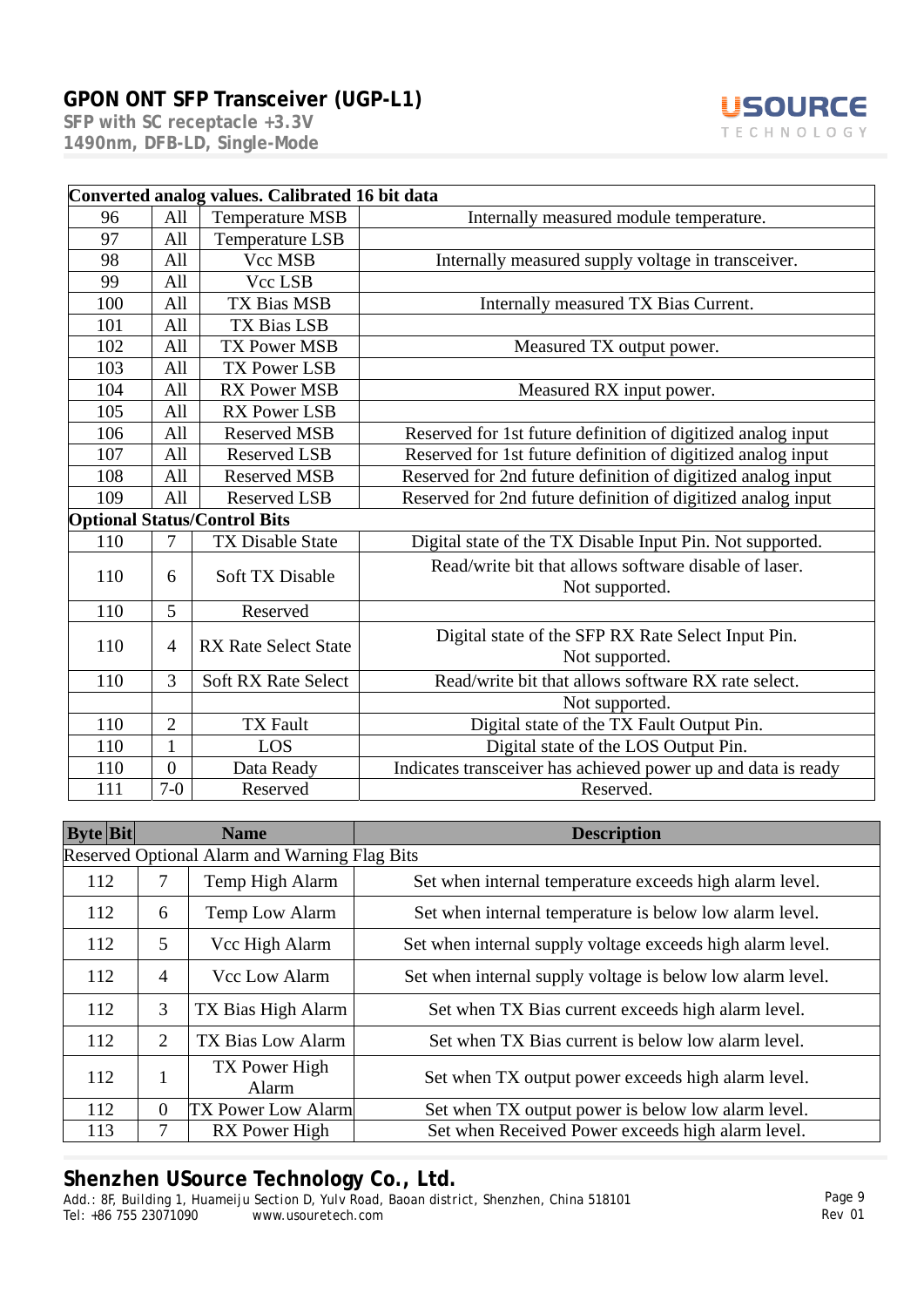**SFP with SC receptacle +3.3V 1490nm, DFB-LD, Single-Mode** 



|     |                | Alarm                                                                            |                                                              |  |  |
|-----|----------------|----------------------------------------------------------------------------------|--------------------------------------------------------------|--|--|
| 113 | 6              | <b>RX Power Low Alarm</b>                                                        | Set when Received Power is below low alarm level.            |  |  |
| 113 | 5              | <b>Reserved Alarm</b>                                                            |                                                              |  |  |
| 113 | $\overline{4}$ | <b>Reserved Alarm</b>                                                            |                                                              |  |  |
| 113 | $\overline{3}$ | <b>Reserved Alarm</b>                                                            |                                                              |  |  |
| 113 | $\overline{2}$ | <b>Reserved Alarm</b>                                                            |                                                              |  |  |
| 113 | $\mathbf{1}$   | <b>Reserved Alarm</b>                                                            |                                                              |  |  |
| 113 | $\overline{0}$ | <b>Reserved Alarm</b>                                                            |                                                              |  |  |
| 114 | All            | Reserved                                                                         |                                                              |  |  |
| 115 | All            | Reserved                                                                         |                                                              |  |  |
| 116 | $\overline{7}$ | Temp High Warning                                                                | Set when internal temperature exceeds high warning level.    |  |  |
| 116 | 6              | Temp Low Warning                                                                 | Set when internal temperature is below low warning level.    |  |  |
| 116 | 5              | Vcc High Warning                                                                 | Set when internal supply voltage exceeds high warning level. |  |  |
| 116 | $\overline{4}$ | Vcc Low Warning                                                                  | Set when internal supply voltage is below low warning level. |  |  |
| 116 | 3              | TX Bias High<br>Warning                                                          | Set when TX Bias current exceeds high warning level.         |  |  |
| 116 | $\overline{2}$ | <b>TX Bias Low</b><br>Warning                                                    | Set when TX Bias current is below low warning level.         |  |  |
| 116 | 1              | TX Power High<br>Set when TX output power exceeds high warning level.<br>Warning |                                                              |  |  |
| 116 | $\theta$       | <b>TX Power Low</b><br>Warning                                                   | Set when TX output power is below low warning level.         |  |  |
| 117 | $\overline{7}$ | RX Power High<br>Warning                                                         | Set when Received Power exceeds high warning level.          |  |  |
| 117 | 6              | <b>RX Power Low</b><br>Warning                                                   | Set when Received Power is below low warning level.          |  |  |
| 117 | 5              | <b>Reserved Warning</b>                                                          |                                                              |  |  |
| 117 | $\overline{4}$ | <b>Reserved Warning</b>                                                          |                                                              |  |  |
| 117 | 3              | <b>Reserved Warning</b>                                                          |                                                              |  |  |
| 117 | $\overline{2}$ | <b>Reserved Warning</b>                                                          |                                                              |  |  |
| 117 | $\mathbf{1}$   | <b>Reserved Warning</b>                                                          |                                                              |  |  |
| 117 | $\overline{0}$ | <b>Reserved Warning</b>                                                          |                                                              |  |  |
| 118 | All            | Reserved                                                                         |                                                              |  |  |
| 119 | All            | Reserved                                                                         |                                                              |  |  |

| <b>Byte</b> | $# B$ vte | <b>Name</b>     | <b>Description</b>     |
|-------------|-----------|-----------------|------------------------|
| 120-127     |           | Vendor Specific | 00h.                   |
| 128-255     | 128       |                 | <b>Writable Memory</b> |

**Table 8- Digital Diagnostic Monitor Accuracy**